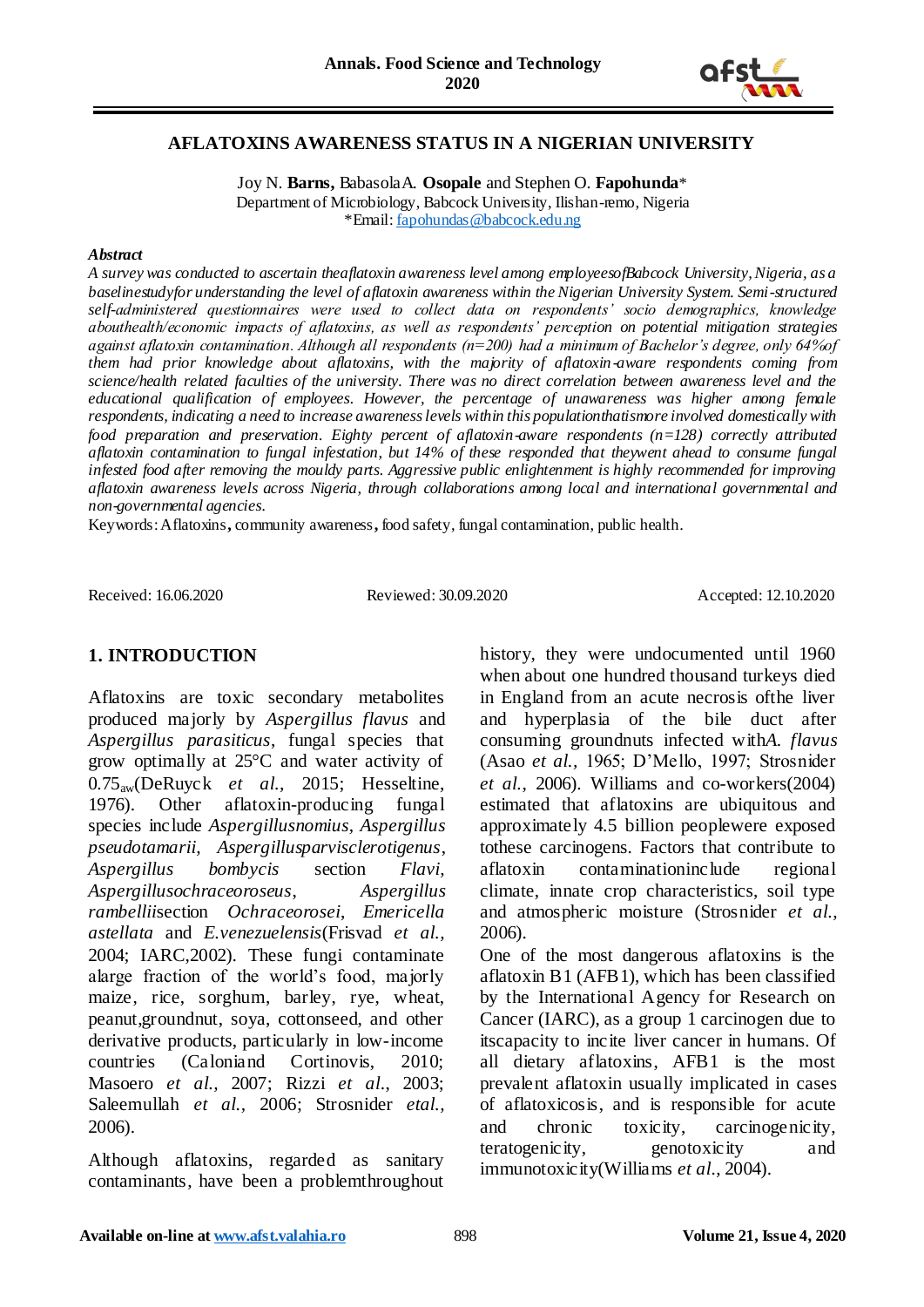

The need for enlightenment as an intervention strategy has been emphasized over the years with insignificant follow up.

A University setting, comprising large number of educated personnel is expected to constitute a pool that can teach the rest of the society. To achieve this aim, there was the need to investigate the awareness profile of each personnel and determine their state of compliance to standardsand preparedness to contribute to the overall intervention targeted at the less educated and economically challenged group in the society.Therefore, the aim of this study was to determine the level of aflatoxins awareness in the Nigerian University system, using Babcock University as a reference point.

# **2. MATERIALS AND METHODS**

The study population was 200 selected by systemic sampling techniques. Data collection was by a semi-structured self-administered questionnaire. In total, 200 paper questionnaires were administered to and retrieved from respondents. The general demographic distributions of the respondents are presented in Table 1. A suitable scale was developed to measure the awareness level of each respondent about aflatoxins. The respondents' responses were recorded as either YES or NO against each questionnaire statement about general aflatoxin awareness. A unit score was given to each YES or NO answer. In addition, a number of statements were included in the questionnaire to measure the level of awareness of the respondents, about mold infestation of food products and its consequences. The answers to these statements were recorded on a three-point Likert-scale of 0  $=$  Do not know,  $1 =$  Agree, and  $2 =$  Disagree (Likert, 1932).

Data analysis was by a descriptivestudy design used to determine the knowledge scores of respondents (Williams, 2006). Statistical significance was set at 0.05. Inferential statistics was used to test the p-value whichwas considered not significant when greater than 0.05. Data were based onfrequencies and percentages of particular answers.

# **3. RESULTS AND DISCUSSION**

# **Results**

Thedemographic characteristics of the respondents are presented in Table 1. The majority (54%) of respondents were male within the age gap of25-35 years. All the respondents had at least a first University degree while 40% were educated up todoctorate level. Of the 144 academic staff interviewed, approximately 33% belonged to the rank of senior lecturer and above, while othersbelonged to lower academic ranks.In addition,approximately 36% of the nonacademic staff interviewed (*n*=56) were professionals, including medical doctors, nurses, medical laboratory scientists, librarians and support staff.There was no significant difference in the distribution of respondents among the faculties  $(P = 0.950)$ .

The general aflatoxins awareness levels among BU staff is depicted in Table 2. One hundred and twenty-eight (64%) of the respondents indicated that they hadpreviously heard about aflatoxins (aflatoxin-aware respondents), with approximately (ca.) 40% of these respondents stating that they became aware of aflatoxins through scientific journals, while newspaper print, electronic media and workshops accounted for the media of aflatoxin awareness for less than 30% of respondents. Over 50% of the respondents who had previously not heard about aflatoxins (*n*=72) attributed their unawareness to lack of awareness and disinterest since aflatoxin was not related to their field of work.On food and mouldiness, 61% of the aflatoxin-aware respondentsagreed that they have previously observed moulds on their food items.

In terms of physical manifestation of aflatoxin contamination, >60% of respondents indicated that physical appearance of food items, including discoloration, insect rot, unpleasant odour, softened fruit tissue, mouldy appearance and visible moisture on grains are possible indicators of fungal infestation and possible aflatoxin contamination.Eighty-two percent of these respondents further responded that they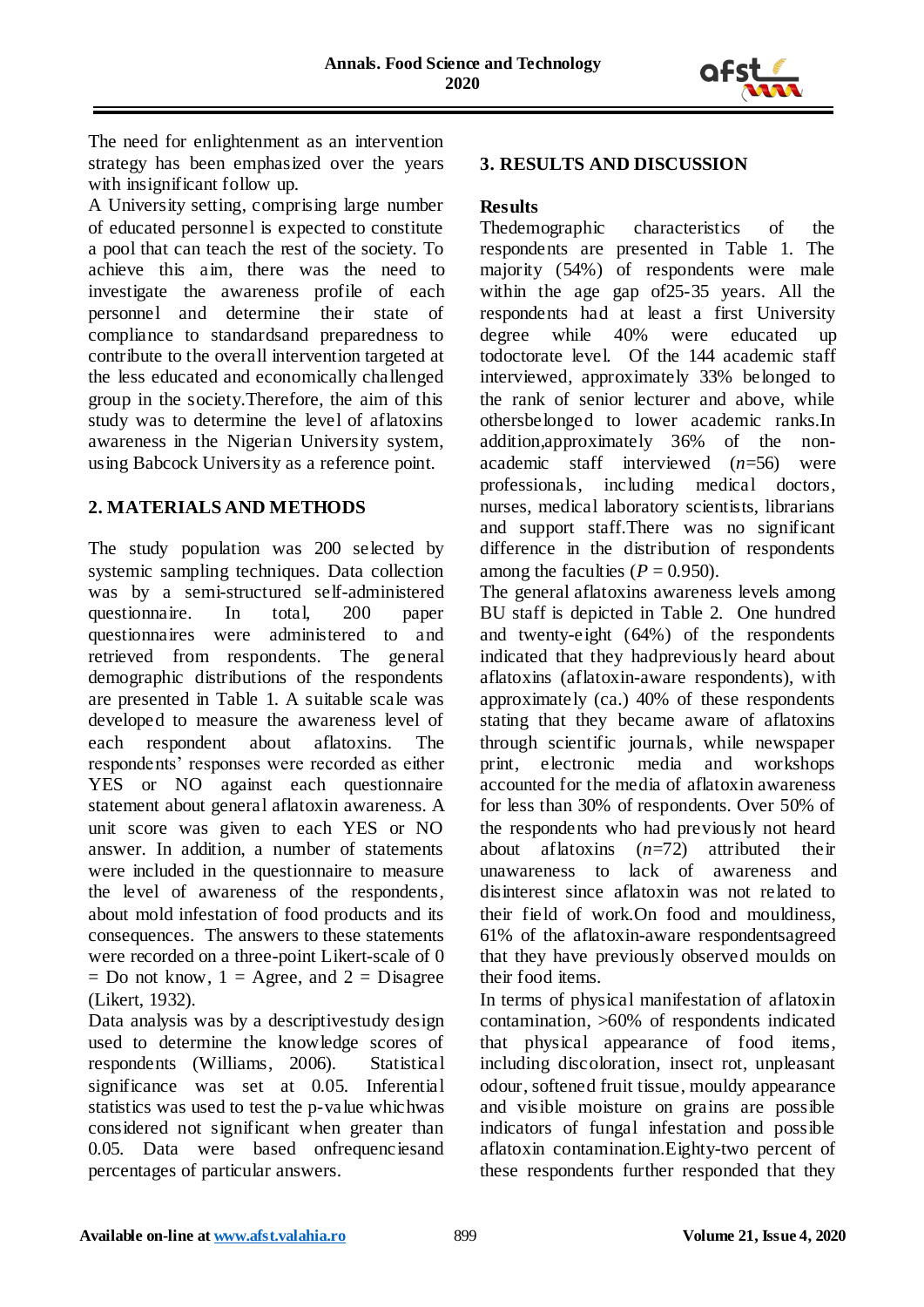

discarded the mouldy foodsout rightly, while about 14% removed the infected parts and went ahead to consume the food.

The general aflatoxin awareness levels according to academic faculties, faculty status and gender of respondents are represented in Table3 and 4 respectively. Four academic faculties including, Computing & Engineering (CE), Law and Security Studies (LSS), Medicine, Public & Allied Health (PAH), and Science and Technology (SAT) had higher awareness percentages among the academic respondents, while the number of academic staff that were aware of aflatoxins was lower than unaware staff in Veronica Adeleke (VA), Education and Humanities (EAH), and Management Faculties (Table3). It was only in the Nursing Science (NS) Faculty, where equal numbers of aware and unaware academic staff were observed. Regarding non-academic staff, five faculties including VA, LSS, Management, NS and EAH had employeeswho were unaware of aflatoxins (Table3). Comparatively, there was no direct correlation between awareness level and the employee status of either academic or non-academic, as both groups comprised employees that were aware and unaware of aflatoxins. In addition, a higher percentage of unawareness was observed among the female respondents than the males (Table4).

The perception of theaflatoxin-aware respondents  $(n = 128)$ about the health and economic implications of aflatoxin in foods, as well as potential remedial strategies is presented in Table 5. Over 60% of the respondents agreed that cereals and peanut based foods are most susceptible to aflatoxin commination, which may negatively impact international trade of these products, especially if contamination levels exceed the acceptable limits of the importing countries.Regarding health implications of aflatoxins,  $> 40\%$  of the 128 aflatoxin-aware respondents agreed that aflatoxins cause toxic-shock syndrome or aflatoxicoses, leading to a variety of symptoms in the consumers, including death. More than 64% of these respondents also agreed that, among other measures, preventing fungal

contamination is crucialto the mitigation of aflatoxin contamination in food products.Lastly, the majority of the aflatoxinaware respondents (>83%) agreed that farmers and public health enlightenment, as well as improvements in agricultural and industrial practices, are important strategies for reducing aflatoxin contamination to safeguard public health and improve agricultural trade (Table 5).

# **Discussion**

Aflatoxin poses concerns on health and international trade from the standpoint of economically challenged nations.Globally, the importance of food safety cannot be overemphasized, as aflatoxins, which are toxic secondary metabolites of some fungal *Aspergillus* species, constitute a serious challenge to food safety and quality, as well as international trade. Consequently, several strategies have been proposed and are currently being implemented to reduce to acceptable levels, the aflatoxin contamination of crops and food products. However, critical to the successful implementation of these intervention strategies is the awareness of the exposed human population about the aflatoxin problem itself.

More than half of the respondents in this study who had no previous knowledge about aflatoxins agreed that they were very much interested in human and animal health issues, but attributed their ignoranceto lack of awareness campaigns and to the fact their disciplines had no relationship with aflatoxinrelated issues. Awareness campaigns are expected to be a continuous strategy in the crusade for food safety. Of note is the higher percentage of ignorance among female respondents. This is a source of scare because they are more at home in handling preparation and storage. Therefore, not being adequately equipped in food safety ingredients means that awareness should be an attraction to relevant government regulatory and extension agencies. Although 80% of the respondents identified fungi as the producersof aflatoxins 11.5% simply washed off the mouldy parts and then consumed the food. This is a risky practice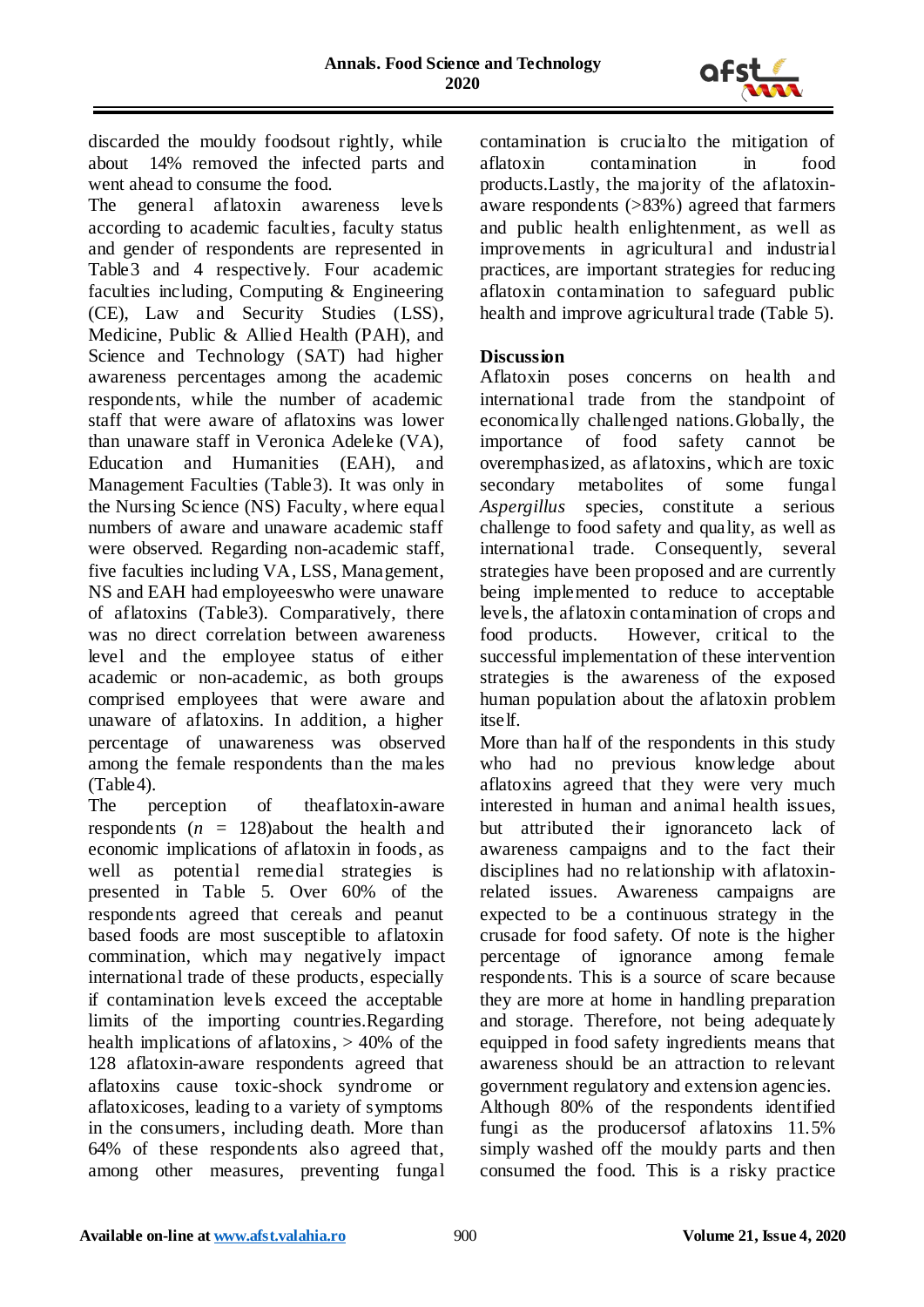

because fungal toxins may be present even in unmouldy parts of the food. Many respondents identified candidate crops as maize, rice, sorghum, barley, rye and wheat, peanut, groundnut, soybean, cottonseed, and their derivatives as susceptible food items as confirmed in earlier studies (Caloni and Cortinovis, 2010; Gimeno, 2004; Masoero *et al.,* 2007; Saleemullah *et al*., 2006; Wild and Gong, 2010).

Aflatoxin B1, a major dietary aflatoxin, has the capacity to incite liver cancer in humans, thereby earning the placement of Group 1 carcinogen according to the International Agency for Research on Cancer (Chen *et al*., 2001; Henry *et al*., 2002; Omer *et al.*, 2004; Qian *et al.,* 1994; Wang *et.al.,* 1996).

Regarding food protection against aflatoxins, more than 50% of the respondents agreed that packaging food in air tight containers, sun drying food items or storing foods in moist or cold environment may discourage fungal infestation and subsequent aflatoxin contamination. More than 80% of the

respondents also agreed that increasing public awareness and enlightening farmers about aflatoxins and fungi that produce them, as well as improving agricultural and industrial processes involved in food production and preservation, are important steps to be taken to mitigate the public health and economic problems that may be associated with aflatoxins in food.

Moreover, this outcome may not be representative of the society outside the university campus, as it was expected that the university employees were the educated elites of the society. However, although, thefocus of this study is one of the few known centers of interest in mycotoxin studies, this report can be adopted in constructing an awareness map on aflatoxin in Nigeria's higher institution. It is recommended that sufficient resources be committed to improving aflatoxin awareness levels across the Nigeria, through public enlightenment campaigns. This can be jointly promoted by local and international NGOs, regional bodies and other stakeholders.

| Table 1. Surveillance study on aflatoxin awareness among respondents |  |  |  |
|----------------------------------------------------------------------|--|--|--|
|                                                                      |  |  |  |

| Parameter              | <b>Category</b>     | Frequency: N=200 | Percentage % |
|------------------------|---------------------|------------------|--------------|
| Sex:                   | Male                | 108              | 54.0         |
|                        | Female              | 92               | 46.0         |
| Age:                   | $25-35$ years       | 85               | 42.5         |
|                        | 36-45 years         | 57               | 28.5         |
|                        | 46-60 years         | 45               | 22.5         |
|                        | 61-80 years         | 13               | 6.5          |
| <b>Qualifications:</b> | B.Sc.               | 51               | 25.5         |
|                        | M.Sc.               | 55               | 27.5         |
|                        | Ph.D.               | 80               | 40.0         |
|                        | <b>MBBS</b>         | 8                | 4.0          |
|                        | L.L.B               | 4                | 2.0          |
|                        | L.L.M               | 2                | $1.0\,$      |
| <b>Status</b>          |                     |                  |              |
|                        | Teaching staff      | 144              | 72.0         |
|                        | Non-teaching staff  | 56               | 28.0         |
| <b>Academic Staff</b>  | <b>Rank</b>         |                  |              |
|                        | Assistant lecturer  | 35               | 17.5         |
|                        | Lecturer 2          | 40               | 20.0         |
|                        | Lecturer 1          | 22               | 11.0         |
|                        | Senior Lecturer     | 21               | 10.5         |
|                        | Associate professor | 11               | 5.5          |
|                        | Professor           | 15               | 7.5          |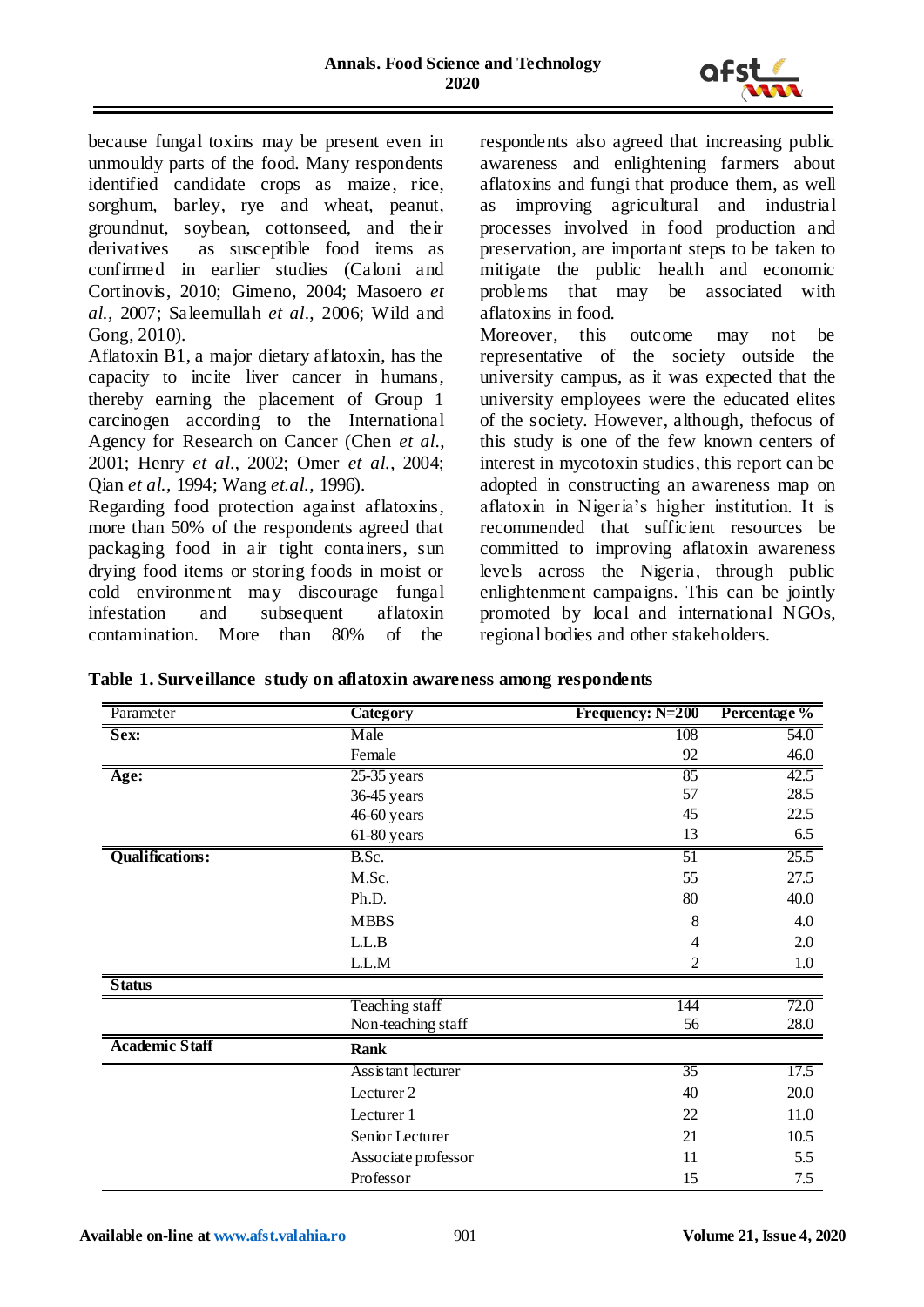#### **Annals. Food Science and Technology 2020**



| <b>Non-teaching Staff</b> | Designation                         |    |      |
|---------------------------|-------------------------------------|----|------|
|                           | Secretary                           | 11 | 5.5  |
|                           | <b>Research Assistant</b>           | 3  | 1.5  |
|                           | Office Assistant                    | 7  | 3.5  |
|                           | Administrative staff                | 15 | 7.5  |
|                           | Librarian                           |    | 0.5  |
|                           | Med lab technologist                | 8  | 4    |
|                           | <b>Nurses</b>                       | 3  | 1.5  |
|                           | Doctor                              | 6  | 3    |
|                           | Registrar                           |    | 0.5  |
|                           | Driver                              |    | 0.5  |
| <b>Faculty:</b>           | <b>Education and Humanities</b>     | 24 | 12   |
|                           | Management and Science              | 21 | 10.5 |
|                           | Science and Technology              | 21 | 10.5 |
|                           | Public and Allied health            | 22 | 11   |
|                           | Nursing Sciences                    | 15 | 7.5  |
|                           | Law and Security Studies            | 24 | 12   |
|                           | School of Medicine                  | 24 | 12   |
|                           | Computing and Engineering<br>school | 24 | 12   |
|                           | Veronika Adeleke School             | 23 | 11.5 |

# **Table 2. Response pattern of the respondents on aflatoxin awareness**

|                | <b>Questions</b>                                       | <b>YES</b>    | N <sub>O</sub>  |
|----------------|--------------------------------------------------------|---------------|-----------------|
|                | Have you ever heard about aflatoxins? (fungi/moulds)   | 128(64.0%)    | 72(36.0%)       |
| $\overline{2}$ | If yes, how did you hear about it?                     |               | $N = 128$       |
|                | Scientific journals                                    | $50(39.1\%)$  | 78(60.9%)       |
|                | Electronic media                                       | 28(21.9%)     | $100(78.1\%)$   |
|                | Work shop                                              | $32(25.0\%)$  | 96(75.0%)       |
|                | Newspaper                                              | 20(15.6%)     | 108(84.4%)      |
|                | Other means-School                                     | 33(25.8%)     | 95(74.2%)       |
| $\overline{3}$ | If No, why the lack of knowledge until this time?      |               | $N = 72$        |
|                | <b>Reasons for lack of knowledge</b>                   | Yes           | N <sub>0</sub>  |
|                | No awareness campaigns<br>$\bullet$                    | 53(75.0%)     | $18(25.0\%)$    |
|                | Not interested in animal and human health<br>$\bullet$ | $4(5.6\%)$    | 68(94.4%)       |
|                | Not in my field so less bothered                       | 61(84.7%)     | $11(15.3\%)$    |
|                |                                                        |               | $N = 128$       |
| 4              | Aflatoxins are produced by fungi/moulds                | Yes           | N <sub>0</sub>  |
|                |                                                        | 102(79.7%)    | 26(20.3%)       |
| 5              | Have you ever observed moulds on your food items?      | <b>Yes</b>    | N <sub>0</sub>  |
|                |                                                        |               |                 |
|                |                                                        | 122(61.0%)    | 78(39.0%)       |
| 6              | If yes, what did you do to with the food?              |               | $N=122$ (%)     |
|                |                                                        | Yes           | $\overline{NO}$ |
|                | Discarded it                                           | $100(82.0\%)$ | 22(18.0%)       |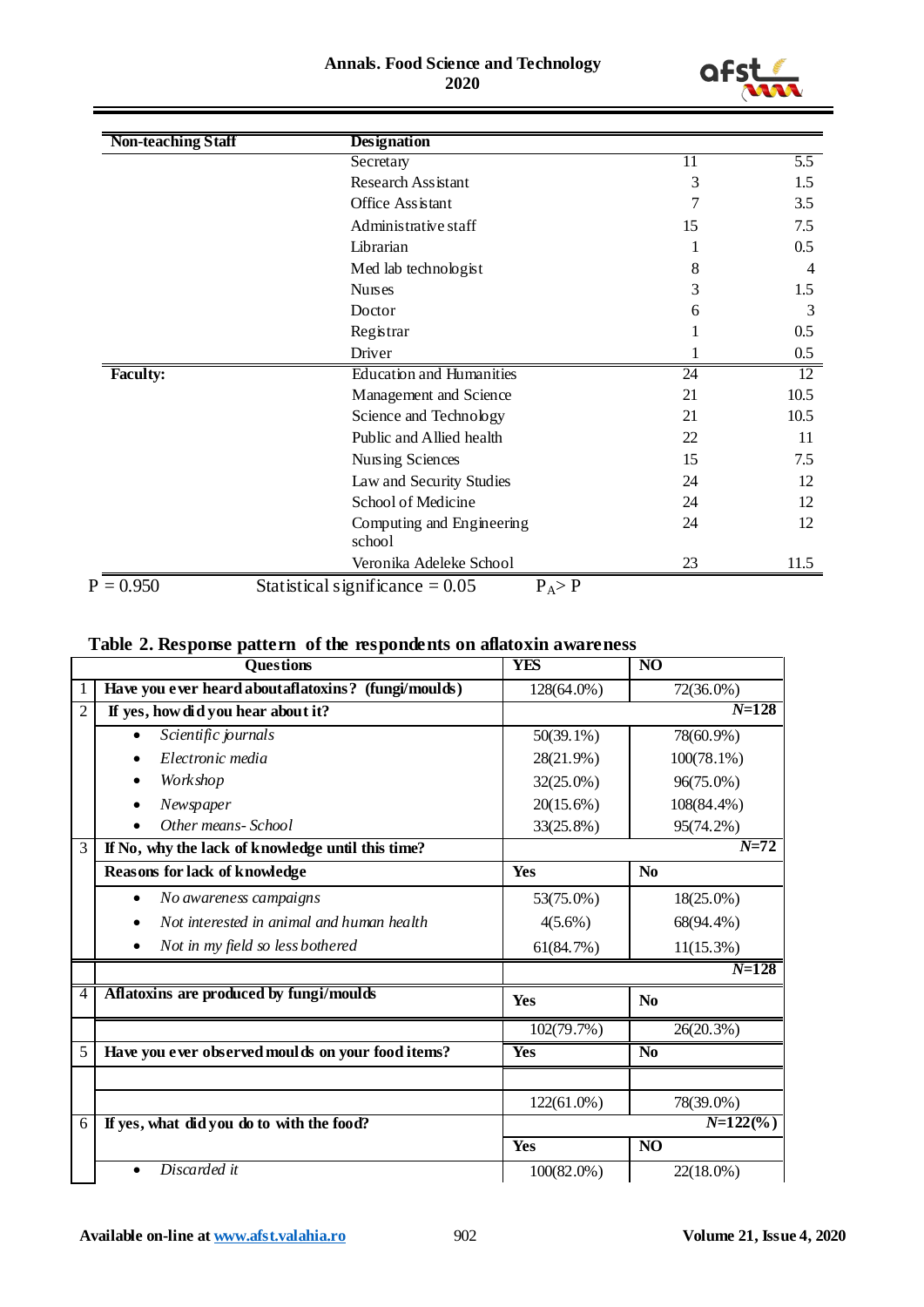

|  | Washed and then ate it                           | $14(11.5\%)$ | 107(88.5%)    |
|--|--------------------------------------------------|--------------|---------------|
|  | Gave it to children                              | $2(1.6\%)$   | 120(98.4%)    |
|  | Gave it to animals                               | $9(7.4\%)$   | $113(92.6\%)$ |
|  | • Sorted out infected parts and then consumed it | 14(11.5%)    | 108(88.5%)    |

 $N =$  number of respondents that answered particular questions

# **Table 3: Responsepattern of respondents**

|                |                                                                                                                                                |              |                 | $N = 128$               |
|----------------|------------------------------------------------------------------------------------------------------------------------------------------------|--------------|-----------------|-------------------------|
|                | <b>Statement</b>                                                                                                                               | <b>AGREE</b> | <b>DISAGREE</b> | <b>DON'T KNOW</b>       |
| $\mathbf{1}$   | Foods items mostly affected by aflatoxins are                                                                                                  | 74 (57.8%)   | 26(20.3%)       | $28(21.9\%)$            |
|                | cereals and peanut based foods                                                                                                                 |              |                 |                         |
| $\overline{2}$ | Economically, Aflatoxin contamination of food                                                                                                  | $94(73.4\%)$ | 6(4.7%)         | $28(21.9\%)$            |
|                | produce may negatively impact international                                                                                                    |              |                 |                         |
|                | trade                                                                                                                                          |              |                 |                         |
| $\overline{3}$ | Countries have acceptable limits for aflatoxins in                                                                                             | 78(60.9%)    | $13(10.2\%)$    | $37(28.9\%)$            |
|                | imported and exported food items/food produce                                                                                                  |              |                 |                         |
| $\overline{4}$ | Physical appearance of food items is a possible                                                                                                | 99(77.3%)    | $4(3.1\%)$      | $25(19.5\%)$            |
|                | indicator of fungal infestation and possible<br>Aflatoxin contamination                                                                        |              |                 |                         |
| $\overline{5}$ | The following physical attributes of food/food item may indicate fungal infestation and possible                                               |              |                 |                         |
|                | aflatoxin contamination                                                                                                                        |              |                 |                         |
|                | <b>Discoloration</b><br>$\bullet$                                                                                                              | 108(84.3%)   | $1(0.8\%)$      | 19(14.8%)               |
|                | Insect rot (insect activity)<br>$\bullet$                                                                                                      | 88(68.5%)    | $12(9.4\%)$     | 28(21.9%)               |
|                | Unpleasant odour<br>$\bullet$                                                                                                                  | 104(81.2%)   | $7(5.5\%)$      | $17(13.3\%)$            |
|                | Softening of fruit tissue e,g orange rind<br>$\bullet$                                                                                         | 108(84.3%)   | $4(3.1\%)$      | $\overline{16(12.5\%)}$ |
|                | Mouldly appearance on food surface<br>$\bullet$                                                                                                | 108(84.3%)   | $4(3.1\%)$      | 16(12.5%)               |
|                | Visible water vapour on grains<br>$\bullet$                                                                                                    | 95(74.2%)    | $5(3.9\%)$      | 28(21.9%)               |
| 6              | Aflatoxin is the cause of a toxic syndrome                                                                                                     | 78(60.9%)    | $5(3.9\%)$      | $45(35.2\%)$            |
|                | known as aflatoxicosis                                                                                                                         |              |                 |                         |
| $\overline{7}$ | The symptoms of aflatoxicosis may include                                                                                                      |              |                 |                         |
|                | Anorexia (loss of appetite)<br>$\bullet$                                                                                                       | $65(50.8\%)$ | $5(3.9\%)$      | 58(45.3%)               |
|                | Malaise (depression)<br>$\bullet$                                                                                                              | 57(44.5%)    | $8(6.3\%)$      | $63(49.2\%)$            |
|                | Low-grade fever<br>$\bullet$                                                                                                                   | 61(47.7%)    | $9(7.0\%)$      | $58(45.3\%)$            |
|                | Jaundice (yellowing of the skin)<br>$\bullet$                                                                                                  | 57(44.5%)    | $8(6.3\%)$      | $63(49.2\%)$            |
|                | Fulminant hepatic failure (sudden liver<br>$\bullet$                                                                                           | $54(42.2\%)$ | 6(4.7%)         | $68(53.1\%)$            |
|                | failure)                                                                                                                                       |              |                 |                         |
|                | Cancer<br>$\bullet$                                                                                                                            | $50(39.1\%)$ | $11(8.6\%)$     | 67(52.3%)               |
|                | Immunologic suppression<br>$\bullet$                                                                                                           | 54(41.4%)    | $8(6.3\%)$      | 67(52.3%)               |
|                | Impaired growth<br>$\bullet$                                                                                                                   | 57(44.5%)    | 6(4.7%)         | $65(50.8\%)$            |
|                | Nutritional interference (hindrance)<br>$\bullet$                                                                                              | $64(50.0\%)$ | $5(3.9\%)$      | $59(46.1\%)$            |
|                | Death<br>$\bullet$                                                                                                                             | $71(55.5\%)$ | $5(3.9\%)$      | $52(40.6\%)$            |
| 8              | Fungal contamination is perquisite for aflatoxin                                                                                               | 83(64.9%)    | $4(3.1\%)$      | $41(32.0\%)$            |
|                | contamination i.e. without fungi there will be no                                                                                              |              |                 |                         |
|                | aflatoxins in food                                                                                                                             |              |                 |                         |
| 9              | By preventing fungal infestation, we also prevent                                                                                              | $90(70.3\%)$ | $5(3.9\%)$      | 33(25.8%)               |
|                | aflatoxin contamination of food products                                                                                                       |              |                 |                         |
| 10             | How much do you agree that the following methods of storing food items influence fungal infestation<br>and subsequent aflatoxin contamination? |              |                 |                         |
|                | Packaging food in airtight containers<br>$\bullet$                                                                                             | 83(64.8%)    | $17(13.3\%)$    | 28(21.9%)               |
|                | Inadequate Sun drying food items<br>$\bullet$                                                                                                  | $84(65.6\%)$ | $17(13.3\%)$    | $27(21.0\%)$            |
|                | Keeping food in moist or cold<br>$\bullet$                                                                                                     | 88(68.8%)    | $11(8.6\%)$     | $29(22.6\%)$            |
|                | environment                                                                                                                                    |              |                 |                         |
|                | Inadequate storage of food items<br>$\bullet$                                                                                                  | 88(68.8%)    | $11(8.6\%)$     | $29(22.6\%)$            |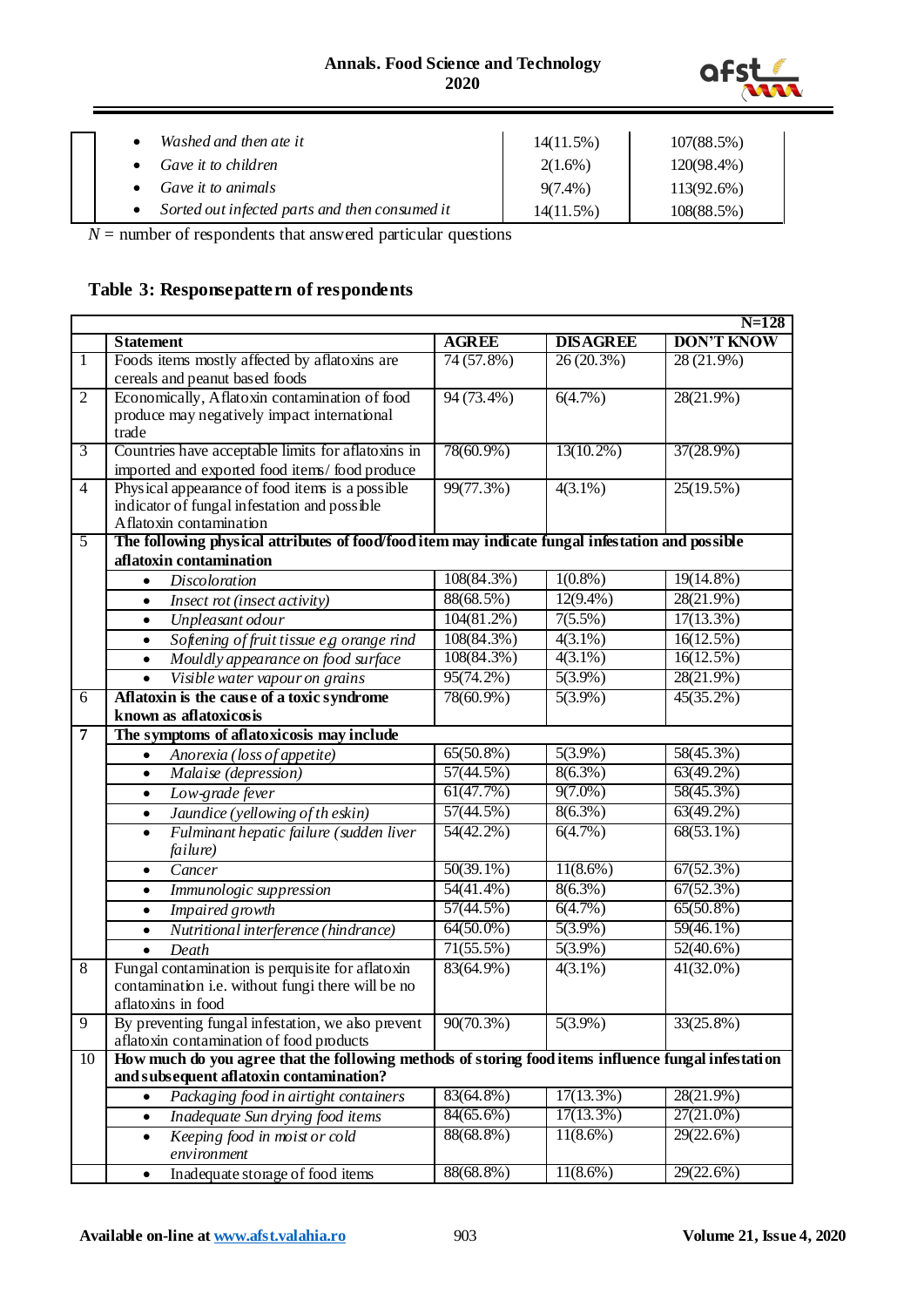

| How much do you agree that the under listed measures will help mitigate the public health<br>challenges associated with aflatoxins in food |               |            |              |  |
|--------------------------------------------------------------------------------------------------------------------------------------------|---------------|------------|--------------|--|
| Increasing public awareness                                                                                                                | 107(83.6%)    | $1(0.8\%)$ | $20(15.6\%)$ |  |
| Farmer' enlightenment about Aflatoxins<br>$\bullet$<br>and fungi that produce them                                                         | $108(84.4\%)$ | $1(0.8\%)$ | $19(14.8\%)$ |  |
| Improvement of agricultural and<br>$\bullet$<br>industrial processes involved in food<br>production and preservation                       | $109(85.2\%)$ | $2(1.6\%)$ | $17(13.3\%)$ |  |

 $N =$  number of respondents that answered particular questions



faculty)

**Fig. 1 Aflatoxin awareness profile among academic staff**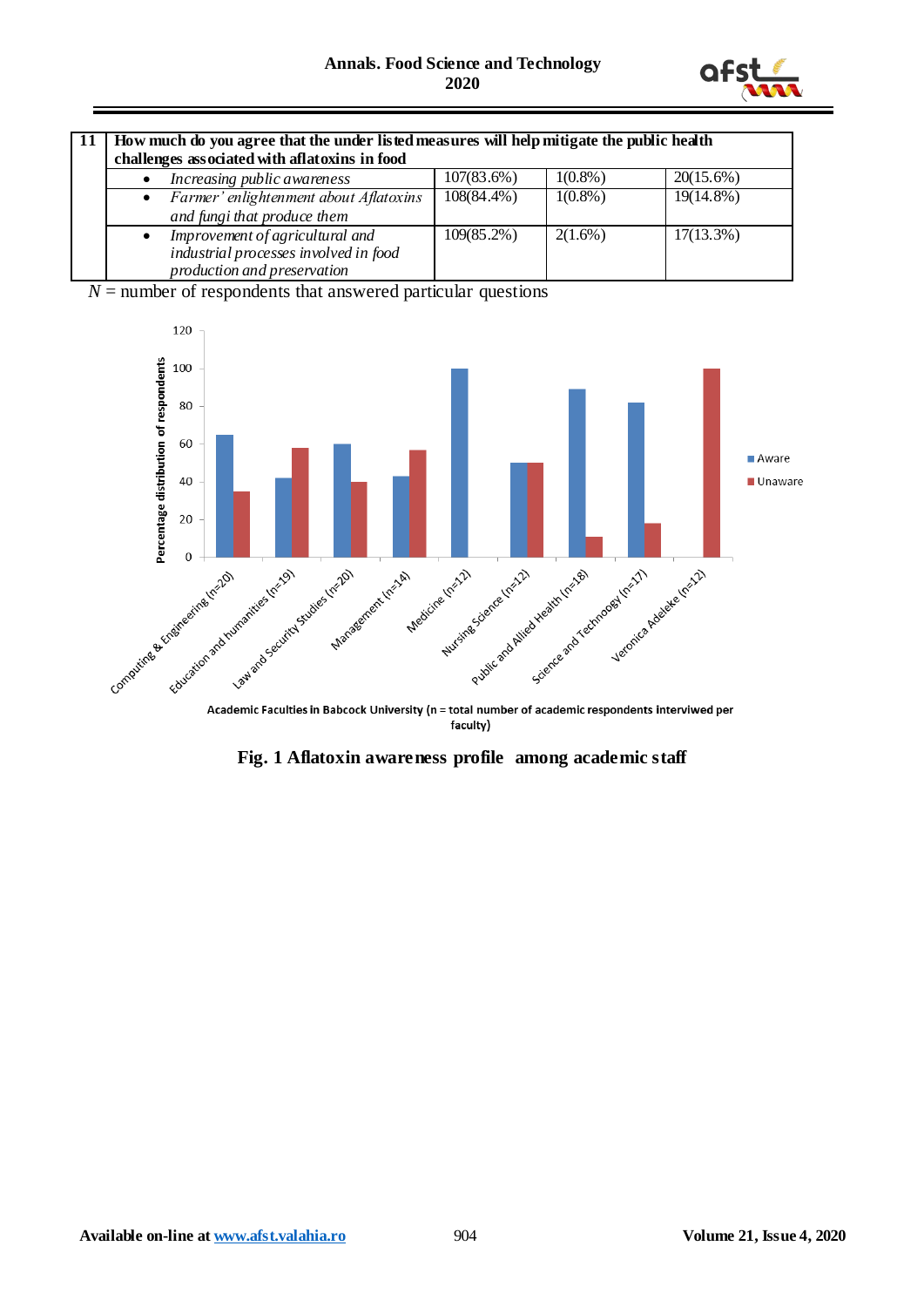



Academic Faculties in Babcock University (n= total number of academic respondents interviewed per faculty)

**Fig. 2 Aflatoxin awareness profile among non-academic staff**



Respondents' attributes (n= total number of respondents with particular attribute)

**Fig. 3 Aflatoxin awareness profile according to staff status and gender**